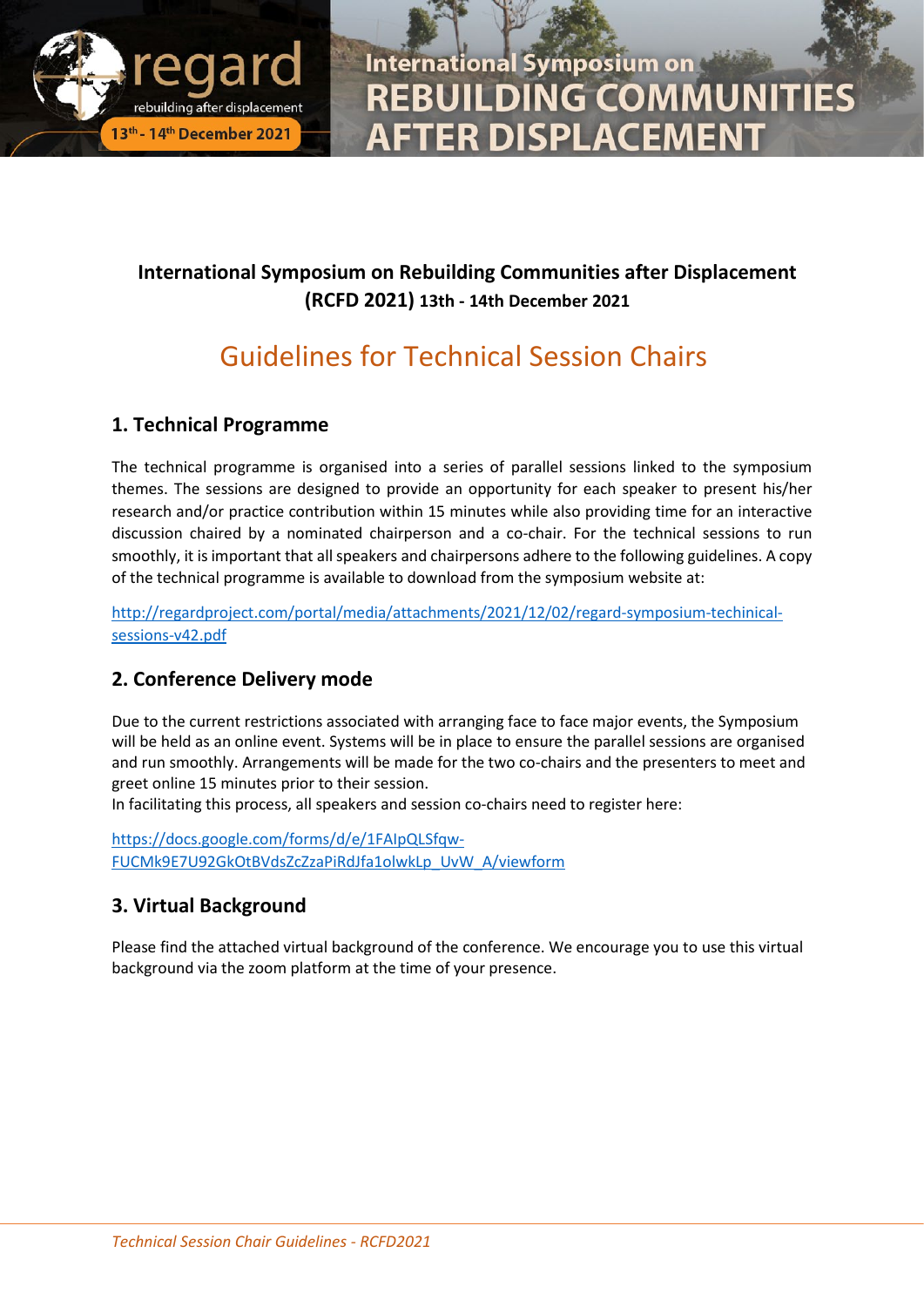

# **International Symposium on REBUILDING COMMUNITIE TER DISPLACEMENT**

#### **4. Guidelines for Chairpersons**

The chairperson is responsible for introducing each speaker before their live presentation, facilitating the subsequent discussion and questions between the speakers and the audience, ensuring the session runs on time; and, reporting back to the Conference Chair on the outcomes of the session. All technical matters will be handled by the Symposium technical team. All chairpersons should log into the respect session area (online) 15 minutes prior to the start of their session.

- Session chairs need to familiarise themselves with the presenters in their session. From the technical programme, you will see the order of the presentations that are listed in your session. Copies of abstracts of each session will also be emailed to the co-chairs several days prior to the Symposium.
- Before the first presentation is scheduled to be presented, introduce the session, introduce yourself, make any announcements, and state the session rules. Also, request the audience to direct their questions via the chat box at the end of each presentation.
- Each Technical session includes two Co-chairs. Please agree on responsibilities between the co-chairs before the start of the session.
- It should be noted that all of the presentations will be presented as live presentations within 15 minutes.
- Approx. 30 minutes are allocated for the questions and answers. The chair can decide whether the questions will be invited at the end of each presentation or at the end of the session. As co-chairs, feel free to adjust the timing of questions to take advantage of any additional time afforded by one or more presenters not appearing.
- Online audience members will be provided with an opportunity to ask questions via the chat box function, and this process needs to be managed by the session co-chairs. The session chair can choose which questions should be directed to the presenting author. If no questions are forthcoming from the audience, please be prepared to ask a question. Copies of abstracts within your session will be sent to you prior to the session. Please take the time to familiarise yourself with these before the session.
- Co-chairs are also needed to summarise key points which emerge from the session. Please use the summary sheet provided (Appendix 1). At the end of the session, please email this sheet to Dr Chathuranganee Jayakody [c.jayakody2@hud.ac.uk.](mailto:c.jayakody2@hud.ac.uk)
- It is good practice for the session chair to summarise the session at the end, reflecting on the research presented and any implications for policy and practice.
- At the end of the session, please share the agenda (Attached) on the screen and announce the timings of the screen break and the next session.